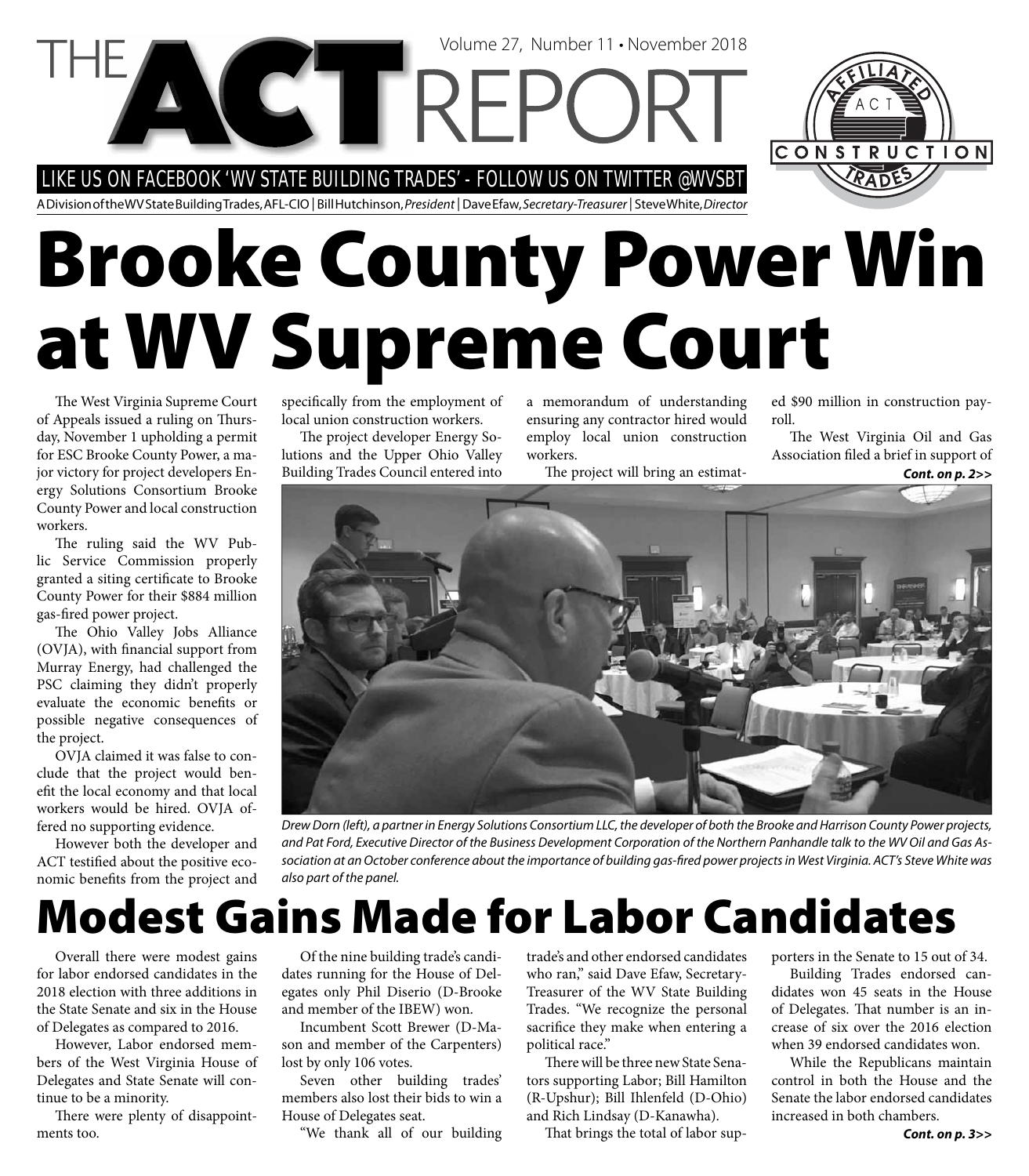# **Harrison County Gas Power Permit Done**

"Not only does this

mean tens of millions

of dollars in payroll

for local union con-

struction workers it

means we are creating

more local jobs from

natural gas."

**Bryan Raber,** 

Business Manager Plumbers & Pipefitters Local 152

A critical air permit for the Harrison County Power project has been finalized which means construction of the \$630 million project should begin in mid-2019.

After months of delay the proj-

ect cleared the last major hurdle when the 30 day time frame for filing an appeal of the air permit passed on October 24.

The Ohio Valley Jobs Alliance (OVJA) filed a number of appeals to block construction of gas powered energy projects including an appeal of the Harrison air permit.

The Air Quality Board heard the air permit appeal and soundly

rejected it with a written order dated September 24.

OVJA had 30 days to appeal that ruling to the West Virginia Supreme Court of Appeals and did not do so.

Through legal testimony it was

learned Murray Energy was paying the lawyer fees for the group.

Murray Energy has confirmed this in public statements.

"That's great news," said Bryan Raber, Business Manager for Plumb-

ers & Pipefitters Local 152, Morgantown.

"Not only does this mean tens of millions of dollars in payroll for local union construction workers it means we are creating more local jobs from natural gas."

Raber believes part of the reason the group didn't appeal the air permit was increased public awareness that the coal industry was behind the effort to hurt

economic development.

With all major permits in place the project can advance with land acquisition and final contract negotiations and looks to break ground in mid-2019. ■



Local elected officials, construction labor representatives and citizens from the Harrison County area meet in late July to talk about delays were jeopardizing the Harrison County Power project.

# *Brooke County*

#### *Continued from Page 1*

the project.

The West Virginia Coal Association voiced opposition to the project claiming, without providing any evidence, that the gas projects somehow have unfair advantages over coal fired projects.

"We support coal fired power plants, our members have made good livings building them and maintaining them," said Brian Hussell, Business Manager of Boilermakers Local 667, Winfield.

"But, with gas-fired plants being built in Ohio and Pennsylvania we want our members to get some of those jobs here in West Virginia."

Brooke County Power project also had an air permit finalized once the 30 day time frame to appeal the DEP permit passed in October.

OVJA had appealed a similar permit issued to a Harrison County project and was rejected.

With the air permit complete and the PSC challenge defeated the project now has a green light and developers can focus on finalizing all needed details like final contracting bids and financing.

Developers look to a mid-2019 construction start.

# **The Finishing Trades Institute Needs New Apprentices**

The Finishing Trades Institute of the West Virginia Region will be accepting applications for apprenticeship in the areas of Commercial Painting, Industrial Painting, Drywall, Glaziers, and Hydro Blaster/ Vacuum Technicians. Applications will be taken through November 30th. Classes will start the 2nd week of January 2019.

To obtain an application or for more information please contact the apprenticeship office at 304-343-8250 ext 1 or

**Jerry Scarbro 304-539-2914** Charleston, WV **Harold Keller 740-516-0090** Parkersburg, WV/Marietta, OH **David Morris 304-380-5635** Fairmont/Wheeling, WV **Rodney Skaggs 304-932-2001** Huntington, WV/ Ashland, KY

The program, sponsored by District Council 53 Painters and Allied Trades and participating contractors, serves residents of West Virginia and a number of bordering counties in Ohio, Kentucky and Virginia.

The two to three year apprenticeships teaches all aspects of the trade in both classroom and paid on-thejob settings.

All applicants must fully meet the following minimum qualifications to qualify:

1. All applicants shall be at least eighteen (18) years of age (with the exception of school to work students). Applicants are required to submit a birth certificate for proof of age.

2. Applicants must possess sufficient educational knowledge to satisfactorily complete the on-thejob training and related technical instruction. Applicants are required to submit a high school diploma or equivalent (GED or TASC).

3. Shall be physically capable of performing the essential functions of the apprenticeship program without posing a direct threat to the health and safety of individual or others.

4. All applicants applying for the Glazier trade must take Reading and MC/AP tests at Job Service locations.

5. All applicants shall provide proof they have a valid driver's license.

All applications will be received without regard to race, color, religion, national origin, or sex.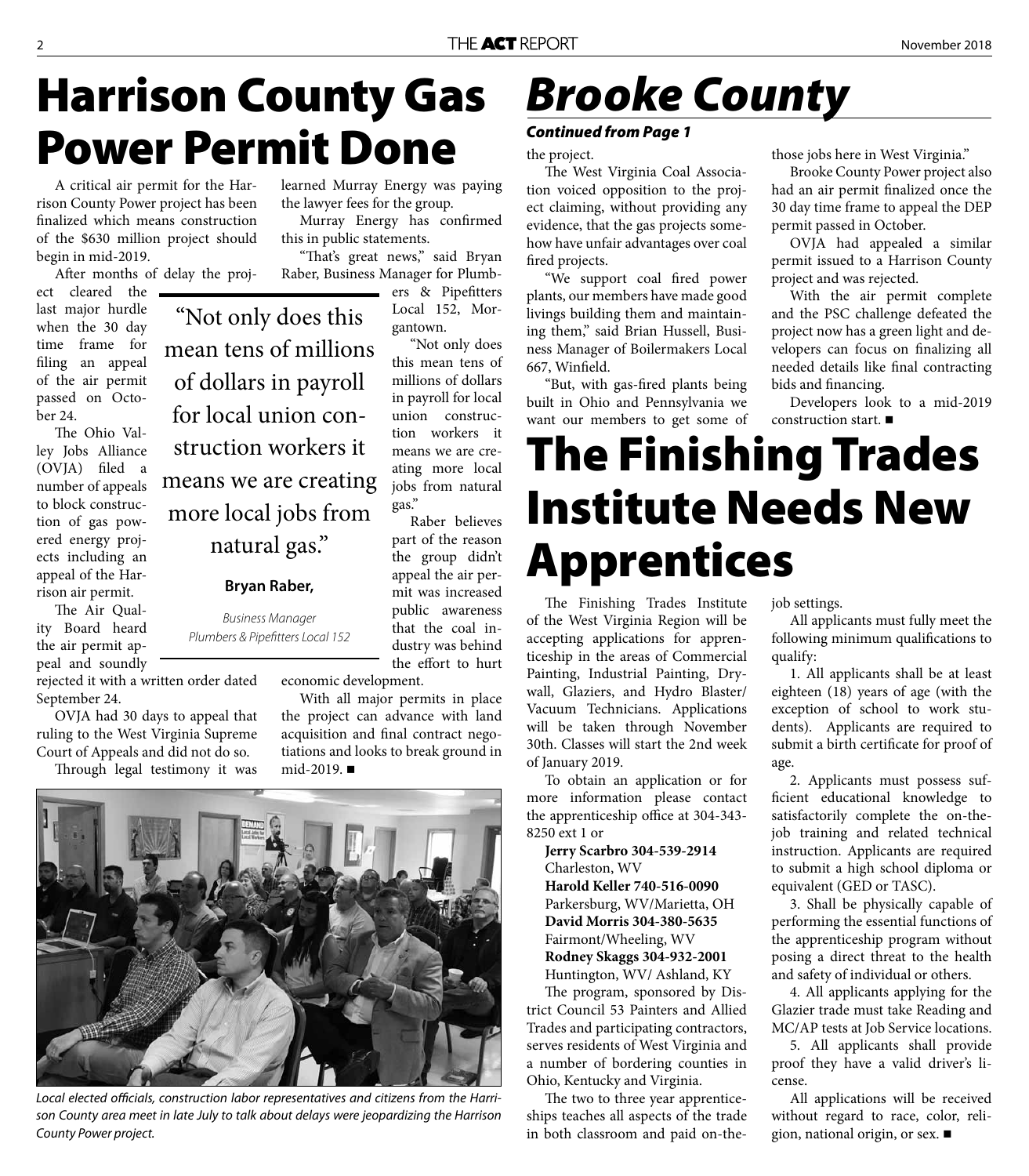# **2018 General Election Endorsed Results**

| <b>U.S. Senate</b> - Joe Manchin√      |                                 |  |  |  |  |
|----------------------------------------|---------------------------------|--|--|--|--|
| <b>U.S. House of Representatives</b>   |                                 |  |  |  |  |
| 1st District David McKinley (R)√       |                                 |  |  |  |  |
| 2nd District <del>Talley Sergent</del> |                                 |  |  |  |  |
| 3rd District <del>Richard Ojeda</del>  |                                 |  |  |  |  |
| <b>WV Supreme Court</b>                |                                 |  |  |  |  |
|                                        | Joanna Tabit<br>Division One    |  |  |  |  |
| Jeff Kessler<br>Division Two           |                                 |  |  |  |  |
|                                        | <b>State Senate</b>             |  |  |  |  |
| 1st                                    | William Ihlenfeld√              |  |  |  |  |
| 2nd                                    | <b>Denny Longwell</b>           |  |  |  |  |
| 3rd                                    | James Leach                     |  |  |  |  |
| 4th                                    | <b>Brian Prim</b>               |  |  |  |  |
| 5th                                    | Mike Woelfel√                   |  |  |  |  |
| 6th                                    | <del>Charles Sammons</del>      |  |  |  |  |
| 7th                                    | Ron Stollings√                  |  |  |  |  |
| 8th                                    | Richard Lindsay√                |  |  |  |  |
| 9th                                    | William 'Bill' Wooton           |  |  |  |  |
| 10th                                   | Stephen Baldwin√                |  |  |  |  |
| 11th                                   | Bill Hamilton $(R)$             |  |  |  |  |
| 12th                                   | Mike Romano√                    |  |  |  |  |
| 13th                                   | Bob Beach√                      |  |  |  |  |
| 14th                                   | <del>Stephanie Zucker</del>     |  |  |  |  |
| 15th                                   | Jason Armentrout (I)            |  |  |  |  |
| 16th                                   | John Unger√                     |  |  |  |  |
| 17th                                   | <b>Terrell Ellis</b>            |  |  |  |  |
|                                        | <b>House of Delegates</b>       |  |  |  |  |
| 1st                                    | <del>Diana Magnone</del>        |  |  |  |  |
|                                        | Randy Swartzmiller√             |  |  |  |  |
| 2nd                                    | <b>Phillip Diserio</b>          |  |  |  |  |
| 3rd                                    | Shawn Fluharty√                 |  |  |  |  |
| 4th                                    | Erikka Storch (R)√              |  |  |  |  |
|                                        | Joe Canestraro√<br>Lisa Zukoff√ |  |  |  |  |
| 5th                                    | Dave Pethtel√                   |  |  |  |  |
| 6th                                    | <del>T. Chris Combs</del>       |  |  |  |  |
| 7th                                    | <del>Lissa Lucas</del>          |  |  |  |  |
| 8th                                    | <b>David Bland</b>              |  |  |  |  |
| 9th                                    | Jim Marion                      |  |  |  |  |
| 10th                                   | <del>Andy Daniel</del>          |  |  |  |  |
|                                        | Harry Deitzler                  |  |  |  |  |
|                                        | J. Morgan Leach                 |  |  |  |  |
| 11th                                   | <del>Sarah Duncan</del>         |  |  |  |  |
| 12th                                   | Missy Morris                    |  |  |  |  |
| 13th                                   | <b>Scott Brewer</b>             |  |  |  |  |
| 14th                                   | Brianne Solomon                 |  |  |  |  |
| 16th                                   | Sean Hornbuckle√                |  |  |  |  |
|                                        | <del>Matt Spurlock</del>        |  |  |  |  |
|                                        | <del>Vera Miller (R)</del>      |  |  |  |  |
| 17th                                   | Chad Lovejoy√                   |  |  |  |  |
|                                        | Matthew Rohrbach $(R)$          |  |  |  |  |
| 18th                                   | <del>Karen Nance</del>          |  |  |  |  |
| 19th                                   | Ken Hicks√                      |  |  |  |  |
|                                        | Robert Thompson√                |  |  |  |  |
| 21st                                   | Phyllis White                   |  |  |  |  |
| 22nd                                   | Gary McCallister                |  |  |  |  |
|                                        | Zack Maynard (R)√               |  |  |  |  |

23rd Rodney Miller√ 24th Ralph Rodighiero√ Timothy Tomblin√ 25th Tony Paynter  $(R)$ 26th Ed Evans√ 27th <del>Carol Bailey</del> Lacy Watson Phoebe Meadows 28th Andrew Evans Sandy Shaw 29th Ricky Moye 30th Mick Bates 31st Richard Snuffer 32nd Luke Lively Margaret Staggers Mel Kessler 33rd **David Walker** 34th Brent Boggs√ 35th Andrew Byrd Renate Pore **James Robinette** Doug Skaff Jr.√ 36th Andrew Robinson Larry Rowe Amanda Estep-Burton 37th Mike Pushkin 38th Tom Tull 39th David "Woody" Holmes 40th Melissa Huffman 41st Paul O'Dell Jr. 42nd Jeff Campbell Cindy Lavender-Bowe 43rd Bill Hartman Cody Thompson 44th <del>Dana Lynch</del> 45th Matthew Kerner 46th Robert "Bob" Stultz 47th Ed Larry 48th Tim Miley Richard Iaquinta Robert Garcia Derek McIntyre 49th George Abel 50th Mike Caputo Linda Longstreth $\checkmark$  Michael Angelucci Guy Ward (R) 51st Barbara Fleischauer Evan Hansen Rodney Pyles Danielle Walker√ John Williams 52nd **Gary Knotts** 53rd Cory Chase 54th John Hott  $(R)$ 55th Isaac Sponaugle 56th <del>Timothy Ryan</del>

|        | 58th <del>Bibi-Hahn</del>   |      | 64th Barby Frankenberry      |
|--------|-----------------------------|------|------------------------------|
|        | 59th <del>John Isner</del>  | 65th | Sammi Brown√                 |
| 61st - | Jason Barrett√              |      | 66th <del>David Dinges</del> |
|        | 63rd <del>– Sam Brown</del> |      | 67th John Doyle $\checkmark$ |
|        |                             |      |                              |

"We are usually out-

spent 3 to 1 and likely

were this time as well,

unfortunately we

will never know who

put up much of the

funds..."

**Dave Efaw,** 

Secretary-Treasurer WV State Building Trades

### *Modest Gains*

#### *Continued from Page 1*

As usual outside money poured into the election, and much of it from unknown sources.

For example a group which spent

hundreds of thousands of dollars attacking democratic candidates called West Virginia's Future PAC reported contributions from a group called Coalition for a Stronger West Virginia but that group didn't disclose where their funds came from.

Another group calling themselves 1863 PAC Ltd. was issued a cease and desist letter by the

WV Secretary of State's Office for not filing any reports on where their money came from.

However the group went on to

spend hundreds of thousands of dollars to defeat many labor backed candidates.

Labor came up with some funds

to protect candidates who would otherwise have been unable to respond to a variety of unfair attacks.

"We are usually outspent 3 to 1 and likely were this time as well," said Efaw. "Unfortunately we will never know who put up much of the funds because unlike Labor many of these outside groups don't follow the law and disclose."

Members of the trades and other unions pitched in by volunteering for door-to-door canvassing, rallies, phone banks, and putting up signs. ■



Workers rally in support of Bill Ihlenfeld outside of Independence Hall in Wheeling during a debate between state Senate candidates Ihlenfeld and Ryan Ferns. Ferns, who was beaten by Ihlenfeld, supported Right-to-Work, the repeal of prevailing wage and opposed public employee raises that led to the Teacher strike last year.